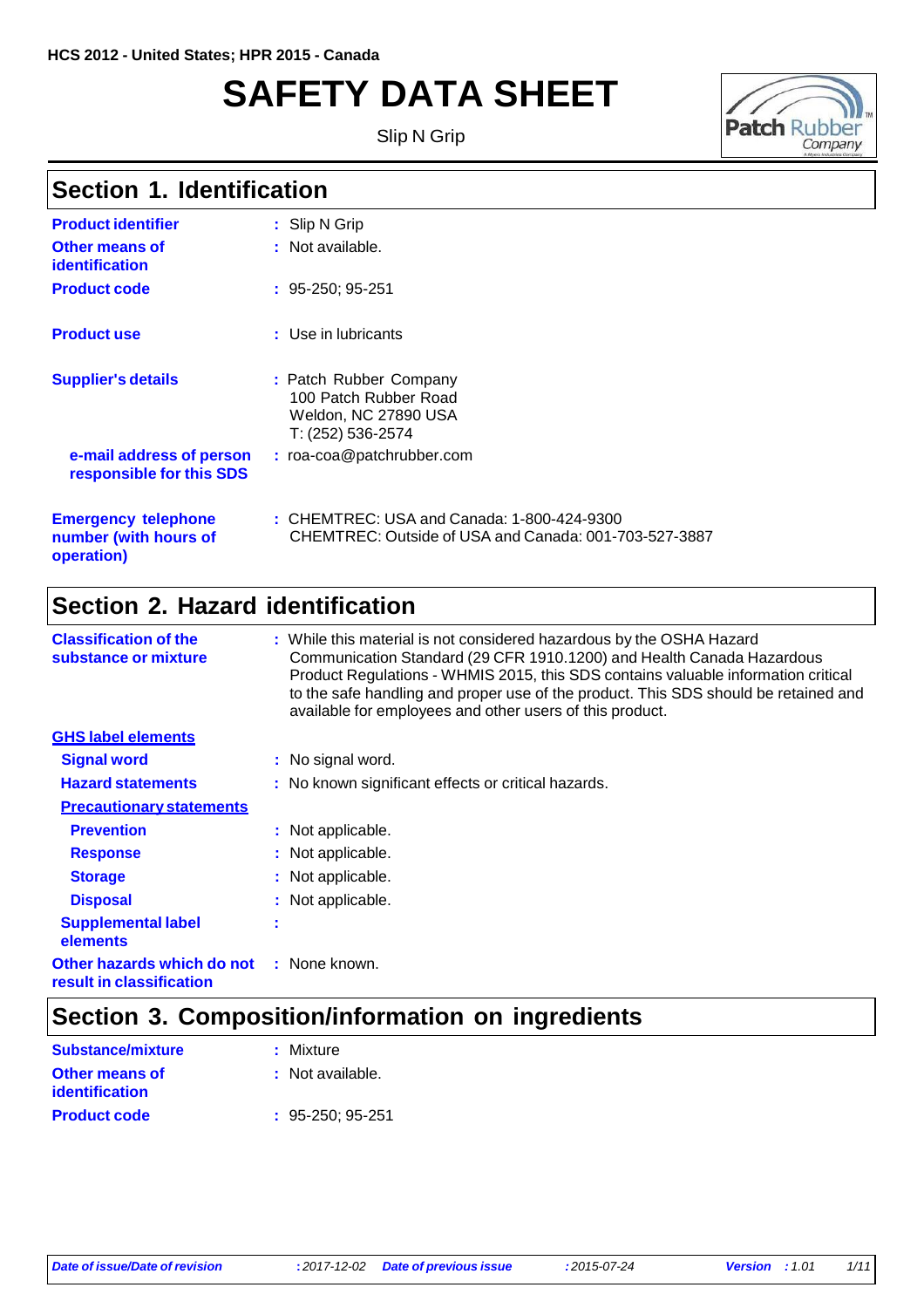#### **Section 3. Composition/information on ingredients**

| <b>Ingredient name</b>                      | $%$ (w/w)     | <b>CAS number</b> |
|---------------------------------------------|---------------|-------------------|
| sodium hydroxide                            | $0.384 - 0.4$ | 1310-73-2         |
| polyethylene glycol mono(octylphenyl) ether | 0.3783        | 9036-19-5         |
| polyethylene glycol                         | < 0.0117      | 25322-68-3        |
| 2-amino-2-methylpropanol                    | ≤0.0021       | 124-68-5          |

There are no additional ingredients present which, within the current knowledge of the supplier and in the **concentrations applicable, are classified as hazardous to health or the environment and hence require reporting in this section.**

**Occupational exposure limits, if available, are listed in Section 8.**

#### **Section 4. First-aid measures**

#### **Description of necessary first aid measures**

| <b>Eye contact</b>  | : Immediately flush eyes with plenty of water, occasionally lifting the upper and lower<br>eyelids. Check for and remove any contact lenses. Get medical attention if irritation<br>occurs.                                                                                                                                                               |
|---------------------|-----------------------------------------------------------------------------------------------------------------------------------------------------------------------------------------------------------------------------------------------------------------------------------------------------------------------------------------------------------|
| <b>Inhalation</b>   | : Remove victim to fresh air and keep at rest in a position comfortable for breathing.<br>Get medical attention if symptoms occur.                                                                                                                                                                                                                        |
| <b>Skin contact</b> | : Flush contaminated skin with plenty of water. Remove contaminated clothing and<br>shoes. Get medical attention if symptoms occur.                                                                                                                                                                                                                       |
| <b>Ingestion</b>    | : Wash out mouth with water. Remove victim to fresh air and keep at rest in a<br>position comfortable for breathing. If material has been swallowed and the exposed<br>person is conscious, give small quantities of water to drink. Do not induce vomiting<br>unless directed to do so by medical personnel. Get medical attention if symptoms<br>occur. |

#### **Most important symptoms/effects, acute and delayed**

| <b>Potential acute health effects</b> |                                                     |
|---------------------------------------|-----------------------------------------------------|
| Eye contact                           | : No known significant effects or critical hazards. |
| <b>Inhalation</b>                     | : No known significant effects or critical hazards. |
| <b>Skin contact</b>                   | : No known significant effects or critical hazards. |
| <b>Ingestion</b>                      | : No known significant effects or critical hazards. |
| Over-exposure signs/symptoms          |                                                     |
| Eye contact                           | : No specific data.                                 |
| <b>Inhalation</b>                     | : No specific data.                                 |
| <b>Skin contact</b>                   | : No specific data.                                 |
| <b>Ingestion</b>                      | : No specific data.                                 |

| Indication of immediate medical attention and special treatment needed, if necessary |                                                                                                                                |  |  |
|--------------------------------------------------------------------------------------|--------------------------------------------------------------------------------------------------------------------------------|--|--|
| <b>Notes to physician</b>                                                            | : Treat symptomatically. Contact poison treatment specialist immediately if large<br>quantities have been ingested or inhaled. |  |  |
| <b>Specific treatments</b>                                                           | : No specific treatment.                                                                                                       |  |  |
| <b>Protection of first-aiders</b>                                                    | : No action shall be taken involving any personal risk or without suitable training.                                           |  |  |

#### **See toxicological information (Section 11)**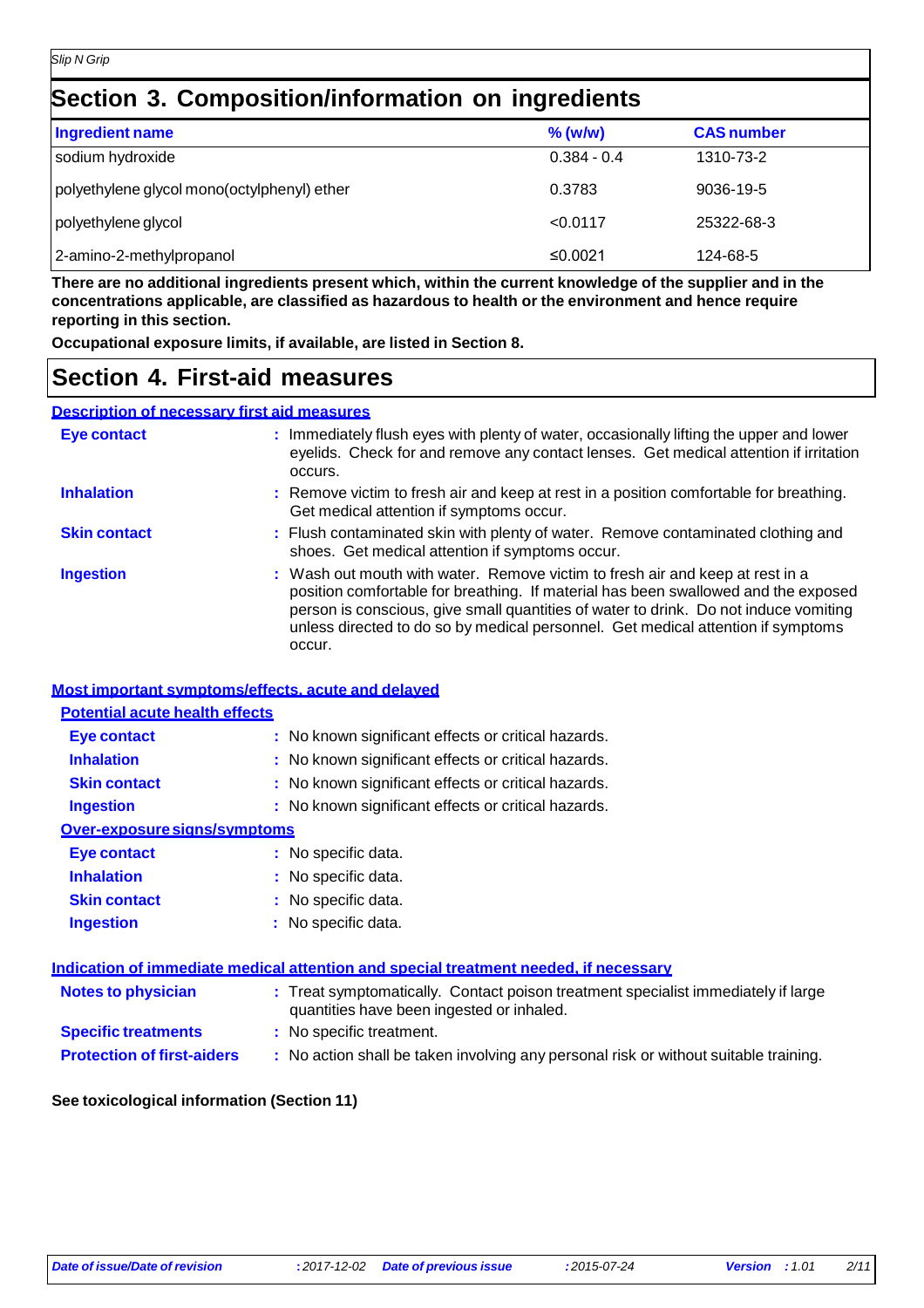### **Section 5. Fire-fighting measures**

| <b>Extinguishing media</b>                               |                                                                                                                                                                                                     |
|----------------------------------------------------------|-----------------------------------------------------------------------------------------------------------------------------------------------------------------------------------------------------|
| <b>Suitable extinguishing</b><br>media                   | : Non-combustible. Use an extinguishing agent suitable for the surrounding fire.                                                                                                                    |
| <b>Unsuitable extinguishing</b><br>media                 | : None known.                                                                                                                                                                                       |
| <b>Specific hazards arising</b><br>from the chemical     | : In a fire or if heated, a pressure increase will occur and the container may burst.                                                                                                               |
| <b>Hazardous thermal</b><br>decomposition products       | : carbon monoxide<br>carbon dioxide<br>Hydrocarbon.                                                                                                                                                 |
| <b>Special protective actions</b><br>for fire-fighters   | : Promptly isolate the scene by removing all persons from the vicinity of the incident if<br>there is a fire. No action shall be taken involving any personal risk or without<br>suitable training. |
| <b>Special protective</b><br>equipment for fire-fighters | : Fire-fighters should wear appropriate protective equipment and self-contained<br>breathing apparatus (SCBA) with a full face-piece operated in positive pressure<br>mode.                         |

### **Section 6. Accidental release measures**

|                                                       | <b>Personal precautions, protective equipment and emergency procedures</b>                                                                                                                                                                                                                                                                                                                                                                                                                                                                                                                  |
|-------------------------------------------------------|---------------------------------------------------------------------------------------------------------------------------------------------------------------------------------------------------------------------------------------------------------------------------------------------------------------------------------------------------------------------------------------------------------------------------------------------------------------------------------------------------------------------------------------------------------------------------------------------|
| <b>For non-emergency</b><br>personnel                 | : No action shall be taken involving any personal risk or without suitable training.<br>Evacuate surrounding areas. Keep unnecessary and unprotected personnel from<br>entering. Do not touch or walk through spilled material. Put on appropriate<br>personal protective equipment.                                                                                                                                                                                                                                                                                                        |
| For emergency responders :                            | If specialized clothing is required to deal with the spillage, take note of any<br>information in Section 8 on suitable and unsuitable materials.<br>See also the information in "For non-emergency personnel".                                                                                                                                                                                                                                                                                                                                                                             |
| <b>Environmental precautions</b>                      | : Avoid dispersal of spilled material and runoff and contact with soil, waterways,<br>drains and sewers. Inform the relevant authorities if the product has caused<br>environmental pollution (sewers, waterways, soil or air).                                                                                                                                                                                                                                                                                                                                                             |
| Methods and materials for containment and cleaning up |                                                                                                                                                                                                                                                                                                                                                                                                                                                                                                                                                                                             |
| <b>Small spill</b>                                    | : Stop leak if without risk. Move containers from spill area. Dilute with water and mop<br>up if water-soluble. Alternatively, or if water-insoluble, absorb with an inert dry<br>material and place in an appropriate waste disposal container. Dispose of via a<br>licensed waste disposal contractor.                                                                                                                                                                                                                                                                                    |
| <b>Large spill</b>                                    | : Stop leak if without risk. Move containers from spill area. Prevent entry into sewers,<br>water courses, basements or confined areas. Wash spillages into an effluent<br>treatment plant or proceed as follows. Contain and collect spillage with non-<br>combustible, absorbent material e.g. sand, earth, vermiculite or diatomaceous earth<br>and place in container for disposal according to local regulations (see Section 13).<br>Dispose of via a licensed waste disposal contractor. Note: see Section 1 for<br>emergency contact information and Section 13 for waste disposal. |

### **Section 7. Handling and storage**

#### **Precautions for safe handling**

| <b>Protective measures</b>                       | : Put on appropriate personal protective equipment (see Section 8).                                                                                                                                                                                                                                                                                           |
|--------------------------------------------------|---------------------------------------------------------------------------------------------------------------------------------------------------------------------------------------------------------------------------------------------------------------------------------------------------------------------------------------------------------------|
| <b>Advice on general</b><br>occupational hygiene | : Eating, drinking and smoking should be prohibited in areas where this material is<br>handled, stored and processed. Workers should wash hands and face before<br>eating, drinking and smoking. Remove contaminated clothing and protective<br>equipment before entering eating areas. See also Section 8 for additional<br>information on hygiene measures. |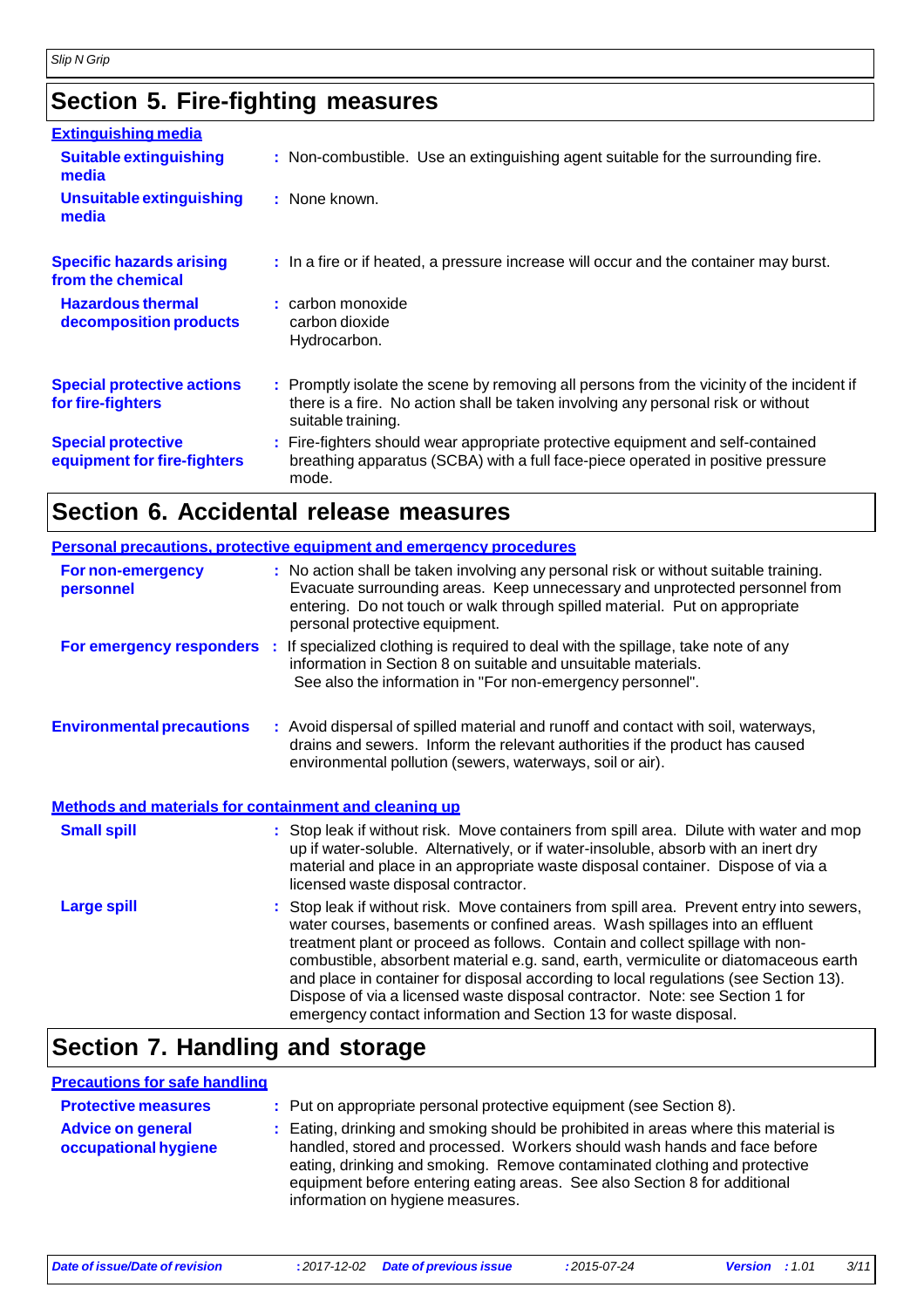### **Section 7. Handling and storage**

| <b>Conditions for safe storage,</b> | : Store in accordance with local regulations. Store in original container protected  |
|-------------------------------------|--------------------------------------------------------------------------------------|
| including any                       | from direct sunlight in a dry, cool and well-ventilated area, away from incompatible |
| <i>incompatibilities</i>            | materials (see Section 10) and food and drink. Keep container tightly closed and     |
|                                     | sealed until ready for use. Containers that have been opened must be carefully       |
|                                     | resealed and kept upright to prevent leakage. Do not store in unlabeled containers.  |
|                                     | Use appropriate containment to avoid environmental contamination. See Section 10     |
|                                     | for incompatible materials before handling or use.                                   |
|                                     |                                                                                      |

#### **Section 8. Exposure controls/personal protection**

#### **Control parameters**

**Occupational exposure limits**

| <b>Ingredient name</b>                            | <b>Exposure limits</b>                                                                                                                                                                                                                                                                                                                                                                                        |
|---------------------------------------------------|---------------------------------------------------------------------------------------------------------------------------------------------------------------------------------------------------------------------------------------------------------------------------------------------------------------------------------------------------------------------------------------------------------------|
| <b>United States Occupational Exposure Limits</b> |                                                                                                                                                                                                                                                                                                                                                                                                               |
| sodium hydroxide                                  | ACGIH TLV (United States, 3/2016).<br>$C: 2$ mg/m <sup>3</sup><br>NIOSH REL (United States, 10/2016).<br>CEIL: $2 \text{ mg/m}^3$<br>OSHA PEL (United States, 6/2016).<br>TWA: 2 mg/m <sup>3</sup> 8 hours.                                                                                                                                                                                                   |
| polyethylene glycol mono(octylphenyl) ether       | None.                                                                                                                                                                                                                                                                                                                                                                                                         |
| polyethylene glycol                               | AIHA WEEL (United States, 10/2011).<br>TWA: 10 mg/m <sup>3</sup> 8 hours. Form: Aerosol                                                                                                                                                                                                                                                                                                                       |
| 2-amino-2-methylpropanol                          | None.                                                                                                                                                                                                                                                                                                                                                                                                         |
| <b>Canada Occupational Exposure Limits</b>        |                                                                                                                                                                                                                                                                                                                                                                                                               |
| sodium hydroxide                                  | CA Alberta Provincial (Canada, 4/2009).<br>$C: 2$ mg/m <sup>3</sup><br><b>CA British Columbia Provincial (Canada,</b><br>7/2016).<br>$C: 2$ mg/m <sup>3</sup><br>CA Ontario Provincial (Canada, 7/2015).<br>$C: 2$ mg/m <sup>3</sup><br>CA Quebec Provincial (Canada, 1/2014).<br>STEV: 2 mg/m <sup>3</sup> 15 minutes.<br><b>CA Saskatchewan Provincial (Canada,</b><br>7/2013).<br>CEIL: $2 \text{ mg/m}^3$ |
| polyethylene glycol                               | AIHA WEEL (United States, 10/2011).<br>TWA: 10 mg/m <sup>3</sup> 8 hours. Form: Aerosol                                                                                                                                                                                                                                                                                                                       |

| <b>Appropriate engineering</b><br><b>controls</b> | : Good general ventilation should be sufficient to control worker exposure to airborne<br>contaminants.                                                                                                                                                                                                                                                                                           |
|---------------------------------------------------|---------------------------------------------------------------------------------------------------------------------------------------------------------------------------------------------------------------------------------------------------------------------------------------------------------------------------------------------------------------------------------------------------|
| <b>Environmental exposure</b><br>controls         | : Emissions from ventilation or work process equipment should be checked to ensure<br>they comply with the requirements of environmental protection legislation. In some<br>cases, fume scrubbers, filters or engineering modifications to the process<br>equipment will be necessary to reduce emissions to acceptable levels.                                                                   |
| <b>Individual protection measures</b>             |                                                                                                                                                                                                                                                                                                                                                                                                   |
| <b>Hygiene measures</b>                           | : Wash hands, forearms and face thoroughly after handling chemical products, before<br>eating, smoking and using the lavatory and at the end of the working period.<br>Appropriate techniques should be used to remove potentially contaminated clothing.<br>Wash contaminated clothing before reusing. Ensure that eyewash stations and<br>safety showers are close to the workstation location. |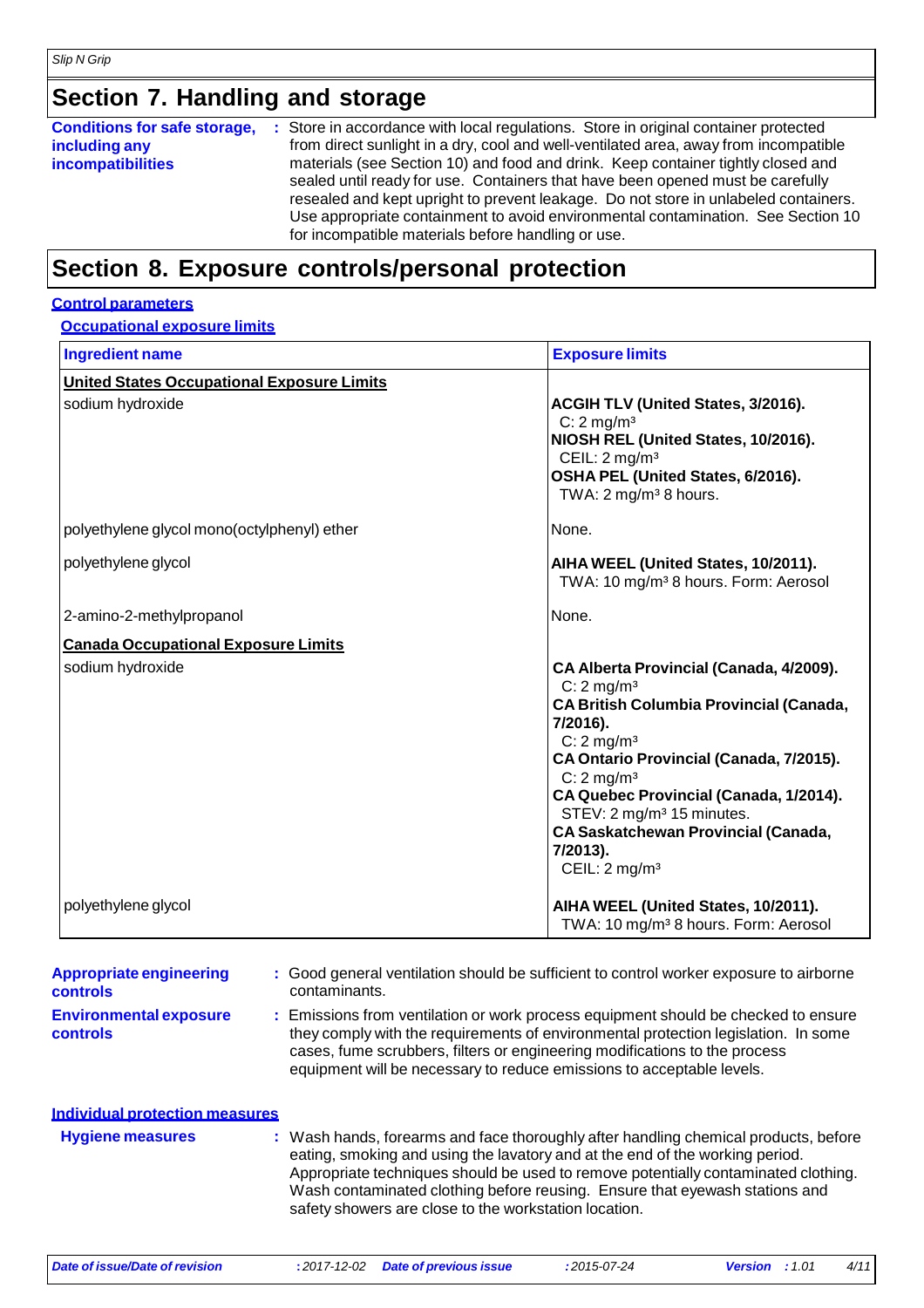### **Section 8. Exposure controls/personal protection**

| <b>Eye/face protection</b>    | : Safety eyewear complying with an approved standard should be used when a risk<br>assessment indicates this is necessary to avoid exposure to liquid splashes, mists,<br>gases or dusts. If contact is possible, the following protection should be worn,<br>unless the assessment indicates a higher degree of protection: safety glasses with<br>side-shields. |
|-------------------------------|-------------------------------------------------------------------------------------------------------------------------------------------------------------------------------------------------------------------------------------------------------------------------------------------------------------------------------------------------------------------|
| <b>Skin protection</b>        |                                                                                                                                                                                                                                                                                                                                                                   |
| <b>Hand protection</b>        | : Chemical-resistant, impervious gloves complying with an approved standard should<br>be worn at all times when handling chemical products if a risk assessment indicates<br>this is necessary.                                                                                                                                                                   |
| <b>Body protection</b>        | : Personal protective equipment for the body should be selected based on the task<br>being performed and the risks involved and should be approved by a specialist<br>before handling this product.                                                                                                                                                               |
| <b>Other skin protection</b>  | : Appropriate footwear and any additional skin protection measures should be<br>selected based on the task being performed and the risks involved and should be<br>approved by a specialist before handling this product.                                                                                                                                         |
| <b>Respiratory protection</b> | : Based on the hazard and potential for exposure, select a respirator that meets the<br>appropriate standard or certification. Respirators must be used according to a<br>respiratory protection program to ensure proper fitting, training, and other important<br>aspects of use. Ensure an MSHA/NIOSH-approved respirator or equivalent is used.               |

## **Section 9. Physical and chemical properties**

| <b>Appearance</b>                                 |                                         |
|---------------------------------------------------|-----------------------------------------|
| <b>Physical state</b>                             | : Liquid.                               |
| Color                                             | Blue.                                   |
| Odor                                              | : Slight or None. [Slight]              |
| <b>Odor threshold</b>                             | Not available.                          |
| рH                                                | $: 7$ to $9$                            |
| <b>Melting point</b>                              | : Not available.                        |
| <b>Boiling point</b>                              | : $100^{\circ}$ C (212 $^{\circ}$ F)    |
| <b>Flash point</b>                                | [Product does not sustain combustion.]  |
| <b>Evaporation rate</b>                           | $<$ 1 (butyl acetate = 1)               |
| <b>Flammability (solid, gas)</b>                  | : Not available.                        |
| Lower and upper explosive<br>(flammable) limits   | : Not available.                        |
| <b>Vapor pressure</b>                             | : 2.4 kPa (18 mm Hg) [room temperature] |
| <b>Vapor density</b>                              | : <1 [Air = 1]                          |
| <b>Relative density</b>                           | : $1.01$ [ Water = 1]                   |
| <b>Solubility</b>                                 | : Not available.                        |
| <b>Solubility in water</b>                        | : Not available.                        |
| <b>Partition coefficient: n-</b><br>octanol/water | : Not available.                        |
| <b>Auto-ignition temperature</b>                  | : Not available.                        |
| <b>Decomposition temperature</b>                  | : Not available.                        |
| <b>Viscosity</b>                                  | : Not available.                        |

### **Section 10. Stability and reactivity**

| <b>Reactivity</b>                            | : No specific test data related to reactivity available for this product or its ingredients.                                                                                 |               |                         |      |
|----------------------------------------------|------------------------------------------------------------------------------------------------------------------------------------------------------------------------------|---------------|-------------------------|------|
| <b>Chemical stability</b>                    | : The product is stable.                                                                                                                                                     |               |                         |      |
| <b>Possibility of hazardous</b><br>reactions | : Under normal conditions of storage and use, hazardous reactions will not occur.<br>Under normal conditions of storage and use, hazardous polymerization will not<br>occur. |               |                         |      |
| Date of issue/Date of revision               | <b>Date of previous issue</b><br>$:2017-12-02$                                                                                                                               | $:2015-07-24$ | <b>Version</b> : $1.01$ | 5/11 |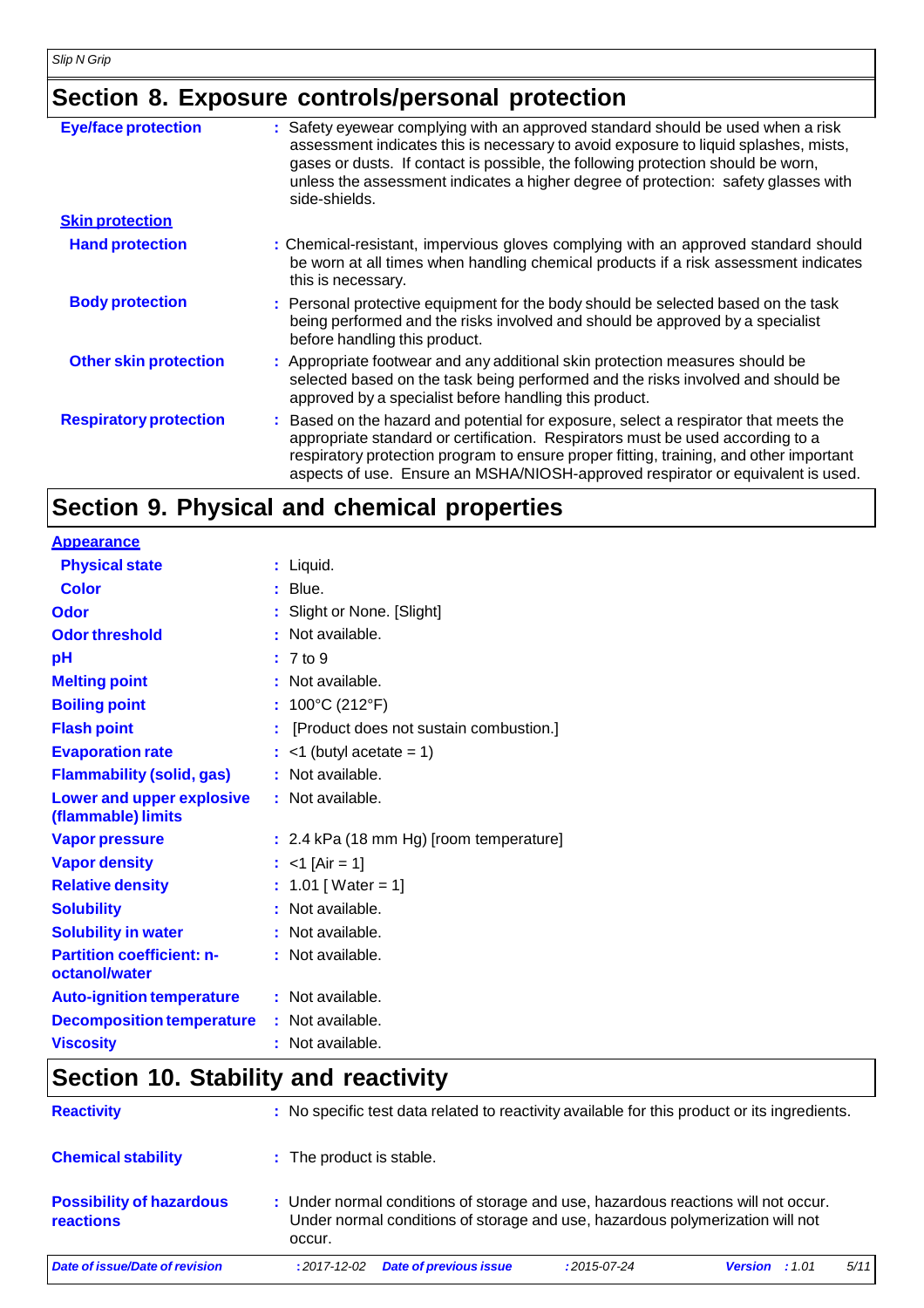### **Section 10. Stability and reactivity**

| <b>Conditions to avoid</b>                 | : Keep away from: Elevated temperature                                                                    |  |
|--------------------------------------------|-----------------------------------------------------------------------------------------------------------|--|
| <b>Incompatible materials</b>              | : Strong oxidizer<br>alkalis                                                                              |  |
| <b>Hazardous decomposition</b><br>products | : Under normal conditions of storage and use, hazardous decomposition products<br>should not be produced. |  |

### **Section 11. Toxicological information**

#### **Information on toxicological effects**

| <b>Acute toxicity</b> |
|-----------------------|
|-----------------------|

| <b>Product/ingredient name</b> | <b>Result</b>    | <b>Species</b> | <b>Dose</b> | <b>Exposure</b> |
|--------------------------------|------------------|----------------|-------------|-----------------|
| sodium hydroxide               | LDLo Oral        | Human          | 1.57 mg/kg  |                 |
|                                | <b>TDLo Oral</b> | Rat            | 44 mg/kg    |                 |
| 2-amino-2-methylpropanol       | LD50 Oral        | Rat            | 2900 mg/kg  |                 |

**Conclusion/Summary :** Based on available data, the classification criteria are not met.

|  | <b>Irritation/Corrosion</b> |
|--|-----------------------------|
|  |                             |

| <b>Product/ingredient name</b>                  | <b>Result</b>          | <b>Species</b> | <b>Score</b> | <b>Exposure</b>             | <b>Observation</b> |
|-------------------------------------------------|------------------------|----------------|--------------|-----------------------------|--------------------|
| sodium hydroxide                                | Eyes - Severe irritant | Monkey         |              | 24 hours 1<br>Percent       |                    |
|                                                 | Eyes - Mild irritant   | Rabbit         |              | 400<br>Micrograms           |                    |
|                                                 | Eyes - Severe irritant | Rabbit         |              | 24 hours 50<br>Micrograms   |                    |
|                                                 | Eyes - Severe irritant | Rabbit         |              | 1 Percent                   |                    |
|                                                 | Eyes - Severe irritant | Rabbit         |              | 0.5 minutes<br>1 milligrams |                    |
|                                                 | Skin - Mild irritant   | Human          |              | 24 hours 2<br>Percent       |                    |
|                                                 | Skin - Severe irritant | Rabbit         |              | 24 hours 500<br>milligrams  |                    |
| polyethylene glycol mono<br>(octylphenyl) ether | Eyes - Mild irritant   | Rabbit         |              | 15 milligrams               |                    |
|                                                 | Eyes - Severe irritant | Rabbit         |              | 1 Percent                   |                    |
| polyethylene glycol                             | Eyes - Mild irritant   | Rabbit         |              | 24 hours 500<br>milligrams  |                    |
|                                                 | Eyes - Mild irritant   | Rabbit         |              | 500<br>milligrams           |                    |
|                                                 | Skin - Mild irritant   | Rabbit         |              | 24 hours 500<br>milligrams  |                    |
|                                                 | Skin - Mild irritant   | Rabbit         |              | 500<br>milligrams           |                    |

**Conclusion/Summary**

**Skin Example 20 Skin Example 20 Skin Example 20 Skin Example 20 Skin** *z* **Based on available data, the classification criteria are not met.**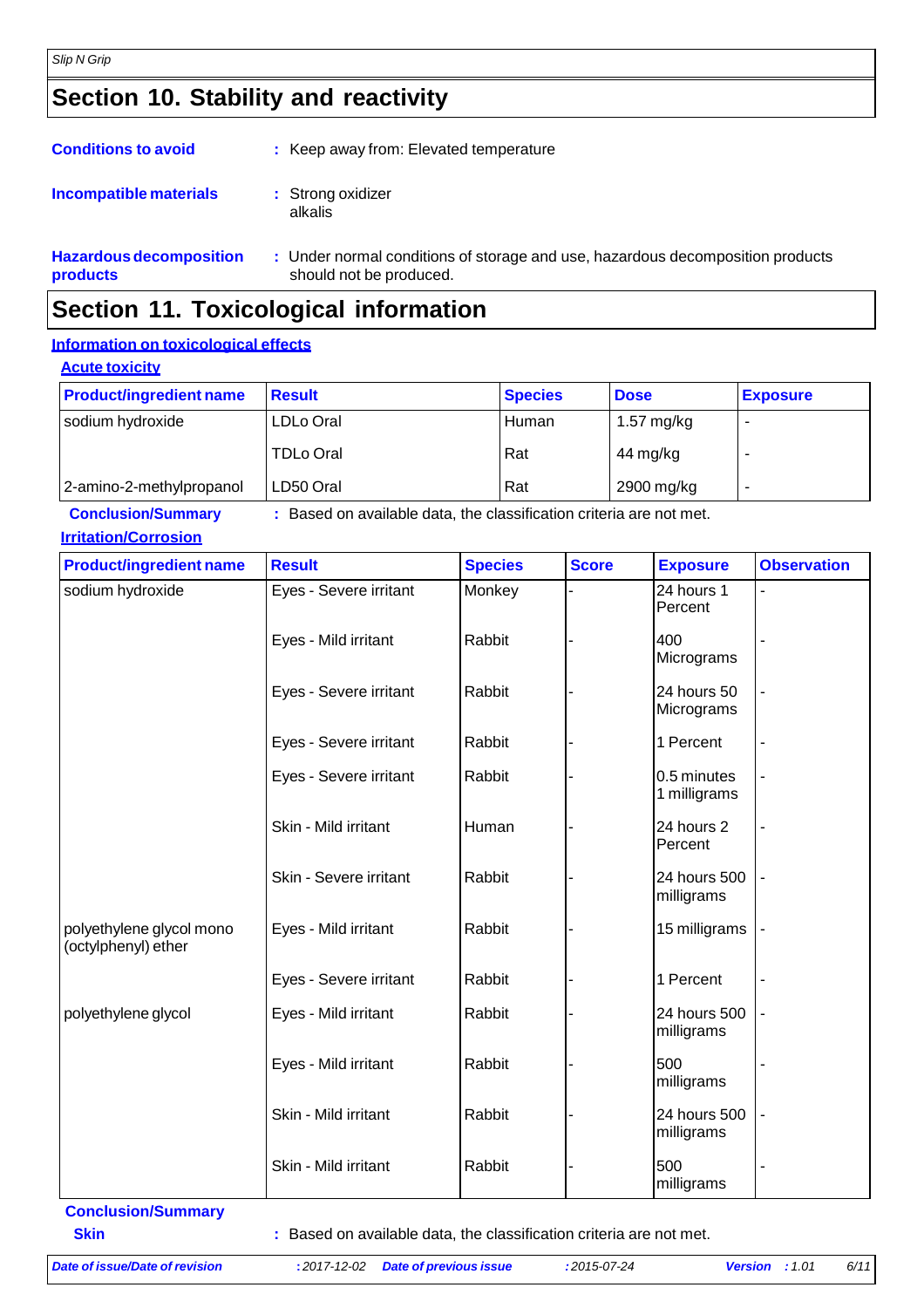### **Section 11. Toxicological information**

| <b>Eyes</b>                                              | : Based on available data, the classification criteria are not met.                      |                                                   |  |      |
|----------------------------------------------------------|------------------------------------------------------------------------------------------|---------------------------------------------------|--|------|
| <b>Sensitization</b>                                     |                                                                                          |                                                   |  |      |
| <b>Conclusion/Summary</b>                                | : Not available.                                                                         |                                                   |  |      |
| <b>Mutagenicity</b>                                      |                                                                                          |                                                   |  |      |
| <b>Conclusion/Summary</b>                                | : Not available.                                                                         |                                                   |  |      |
| <b>Carcinogenicity</b>                                   |                                                                                          |                                                   |  |      |
| <b>Conclusion/Summary</b>                                | : Not available.                                                                         |                                                   |  |      |
| <b>Reproductive toxicity</b>                             |                                                                                          |                                                   |  |      |
| <b>Conclusion/Summary</b>                                | : Not available.                                                                         |                                                   |  |      |
| <b>Teratogenicity</b>                                    |                                                                                          |                                                   |  |      |
| <b>Conclusion/Summary</b>                                | : Not available.                                                                         |                                                   |  |      |
| Specific target organ toxicity (single exposure)         |                                                                                          |                                                   |  |      |
| Not available.                                           |                                                                                          |                                                   |  |      |
| Specific target organ toxicity (repeated exposure)       |                                                                                          |                                                   |  |      |
| Not available.                                           |                                                                                          |                                                   |  |      |
|                                                          |                                                                                          |                                                   |  |      |
| <b>Aspiration hazard</b>                                 |                                                                                          |                                                   |  |      |
| Not available.                                           |                                                                                          |                                                   |  |      |
|                                                          |                                                                                          |                                                   |  |      |
| <b>Information on the likely</b>                         | : Not available.                                                                         |                                                   |  |      |
| routes of exposure                                       |                                                                                          |                                                   |  |      |
| <b>Potential acute health effects</b>                    |                                                                                          |                                                   |  |      |
| <b>Eye contact</b>                                       | : No known significant effects or critical hazards.                                      |                                                   |  |      |
| <b>Inhalation</b>                                        | : No known significant effects or critical hazards.                                      |                                                   |  |      |
| <b>Skin contact</b>                                      | : No known significant effects or critical hazards.                                      |                                                   |  |      |
| <b>Ingestion</b>                                         | : No known significant effects or critical hazards.                                      |                                                   |  |      |
|                                                          |                                                                                          |                                                   |  |      |
|                                                          | Symptoms related to the physical, chemical and toxicological characteristics             |                                                   |  |      |
| <b>Eye contact</b>                                       | : No specific data.                                                                      |                                                   |  |      |
| <b>Inhalation</b>                                        | : No specific data.                                                                      |                                                   |  |      |
| <b>Skin contact</b>                                      | No specific data.                                                                        |                                                   |  |      |
| <b>Ingestion</b>                                         | No specific data.                                                                        |                                                   |  |      |
|                                                          |                                                                                          |                                                   |  |      |
|                                                          | Delayed and immediate effects and also chronic effects from short and long term exposure |                                                   |  |      |
| <b>Short term exposure</b><br><b>Potential immediate</b> | : Not available.                                                                         |                                                   |  |      |
| effects                                                  |                                                                                          |                                                   |  |      |
| <b>Potential delayed effects</b>                         | : Not available.                                                                         |                                                   |  |      |
| Long term exposure                                       |                                                                                          |                                                   |  |      |
| <b>Potential immediate</b>                               | : Not available.                                                                         |                                                   |  |      |
| effects                                                  |                                                                                          |                                                   |  |      |
| <b>Potential delayed effects</b>                         | : Not available.                                                                         |                                                   |  |      |
| <b>Potential chronic health effects</b>                  |                                                                                          |                                                   |  |      |
| Not available.                                           |                                                                                          |                                                   |  |      |
| <b>Conclusion/Summary</b>                                | : Not available.                                                                         |                                                   |  |      |
| <b>General</b>                                           |                                                                                          |                                                   |  |      |
| <b>Carcinogenicity</b>                                   | No known significant effects or critical hazards.                                        |                                                   |  |      |
| <b>Mutagenicity</b>                                      | No known significant effects or critical hazards.                                        | No known significant effects or critical hazards. |  |      |
| <b>Teratogenicity</b>                                    | No known significant effects or critical hazards.                                        |                                                   |  |      |
|                                                          |                                                                                          |                                                   |  |      |
| <b>Date of issue/Date of revision</b>                    | <b>Date of previous issue</b><br>$: 2017 - 12 - 02$<br>:2015-07-24                       | Version : 1.01                                    |  | 7/11 |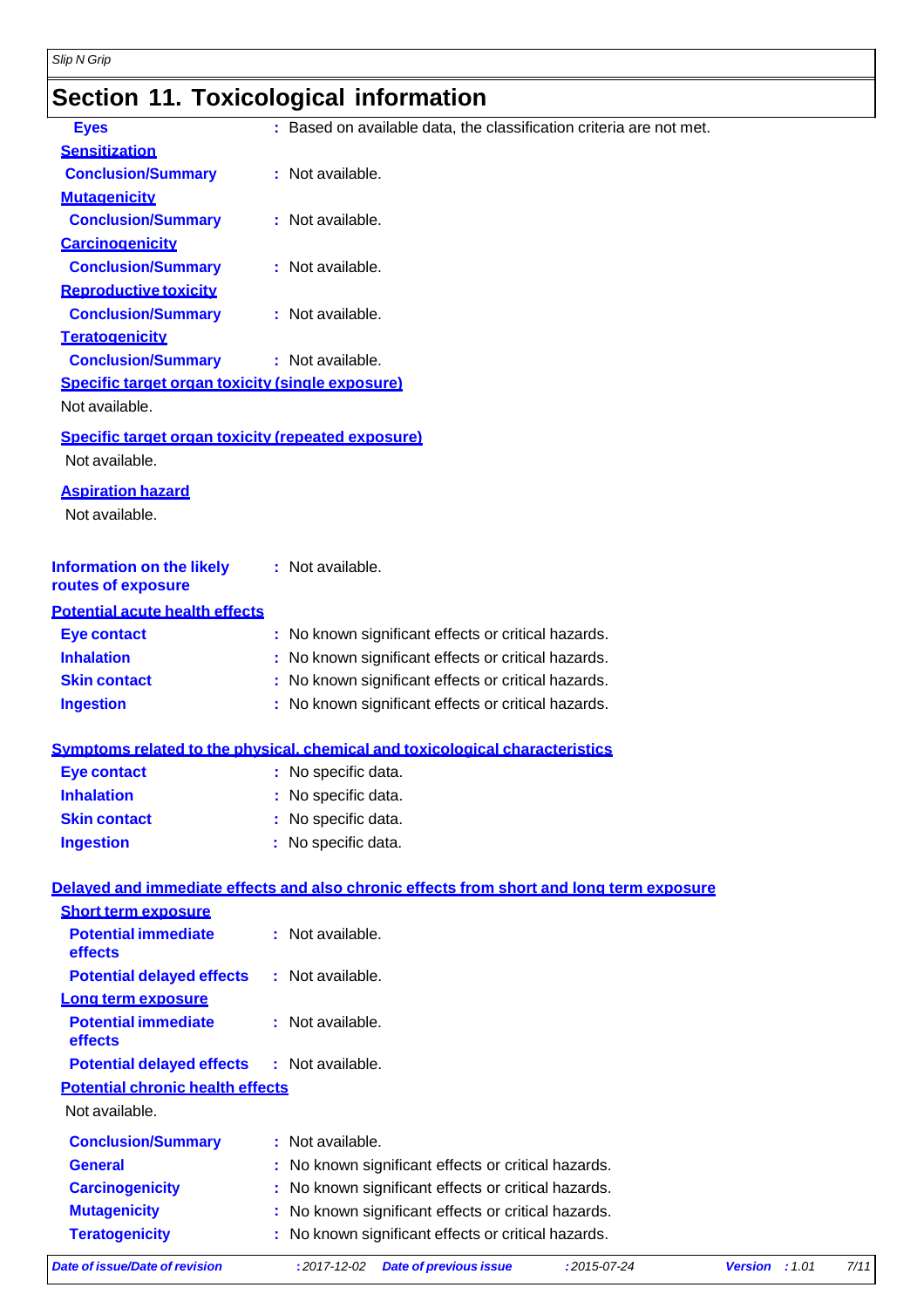#### **Section 11. Toxicological information**

**Developmental effects** : No known significant effects or critical hazards.

- 
- **Fertility effects :** No known significant effects or critical hazards.

#### **Numerical measures of toxicity**

#### **Acute toxicity estimates**

Not available.

### **Section 12. Ecological information**

| <u>Toxicity</u>                                 |                                      |                                               |                 |
|-------------------------------------------------|--------------------------------------|-----------------------------------------------|-----------------|
| <b>Product/ingredient name</b>                  | <b>Result</b>                        | <b>Species</b>                                | <b>Exposure</b> |
| sodium hydroxide                                | Acute EC50 40.38 mg/l Fresh water    | Crustaceans - Ceriodaphnia<br>dubia - Neonate | 48 hours        |
|                                                 | Acute LC50 125 ppm Fresh water       | Fish - Gambusia affinis - Adult               | 96 hours        |
| polyethylene glycol mono<br>(octylphenyl) ether | Acute EC50 210 µg/l Fresh water      | Algae - Pseudokirchneriella<br>subcapitata    | 96 hours        |
|                                                 | Acute LC50 10800 µg/l Marine water   | Crustaceans - Pandalus<br>montagui - Adult    | 48 hours        |
|                                                 | Acute LC50 8600 µg/l Fresh water     | Daphnia - Daphnia magna -<br>Neonate          | 48 hours        |
|                                                 | Acute LC50 7200 µg/l Fresh water     | Fish - Oncorhynchus mykiss                    | 96 hours        |
| polyethylene glycol                             | Acute LC50 >1000000 µg/l Fresh water | Fish - Salmo salar - Parr                     | 96 hours        |
| <b>Conclusion/Summary</b>                       | : Not available.                     |                                               |                 |

#### **Persistence and degradability**

**Conclusion/Summary :** Not available.

#### **Bioaccumulative potential**

| <b>Product/ingredient name</b> | $\mathsf{LoaP}_\mathsf{ow}$ | <b>BCF</b> | <b>Potential</b> |
|--------------------------------|-----------------------------|------------|------------------|
| polyethylene glycol            |                             | J.Z        | low              |
| 2-amino-2-methylpropanol       | $-0.63$                     | 320        | low              |

| <b>Mobility in soil</b>                                 |                                                     |
|---------------------------------------------------------|-----------------------------------------------------|
| <b>Soil/water partition</b><br><b>coefficient (Koc)</b> | : Not available.                                    |
| <b>Mobility</b>                                         | : Not available.                                    |
| <b>Other adverse effects</b>                            | : No known significant effects or critical hazards. |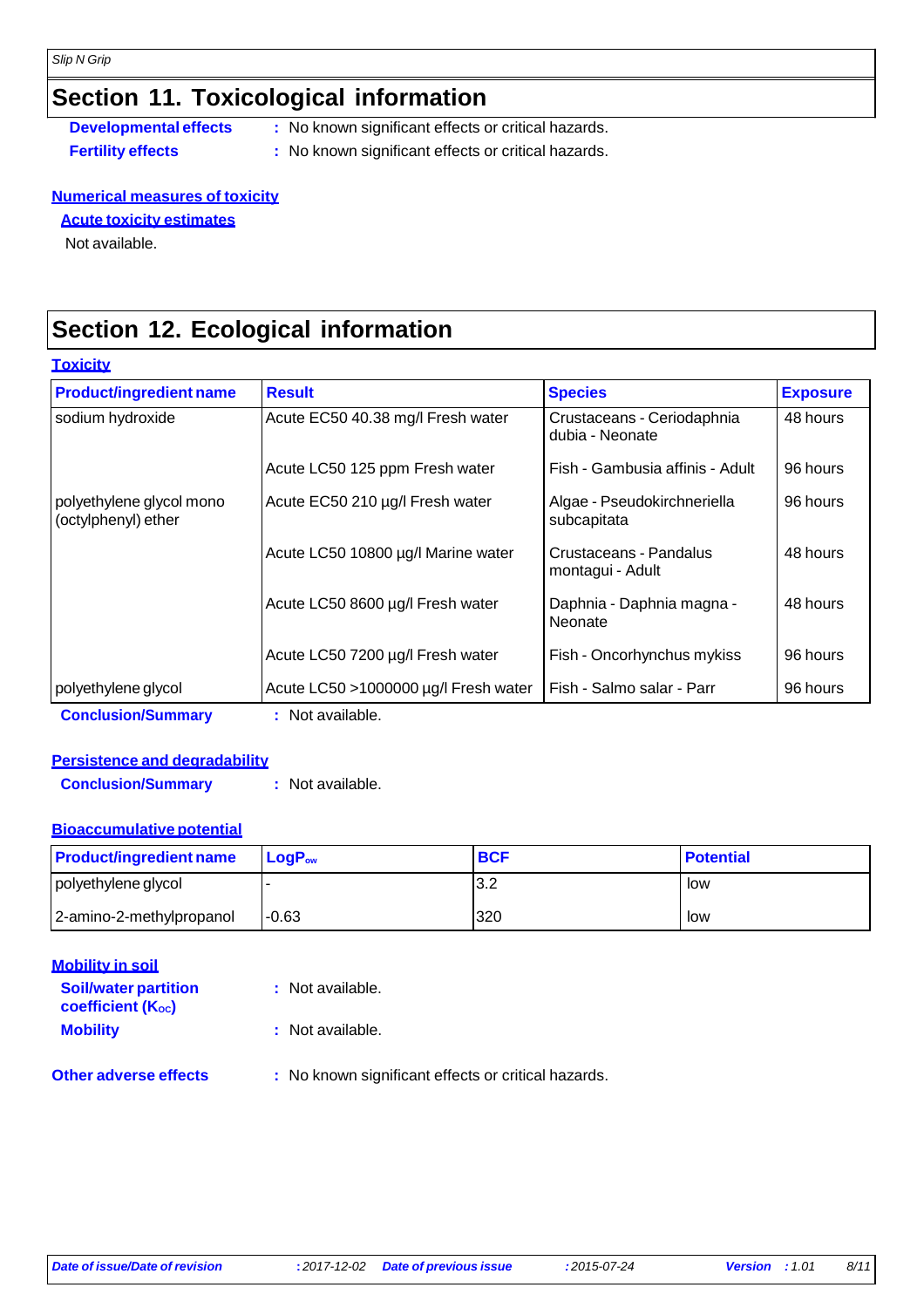#### **Section 13. Disposal considerations**

**Disposal methods :** The generation of waste should be avoided or minimized wherever possible. Disposal of this product, solutions and any by-products should at all times comply with the requirements of environmental protection and waste disposal legislation and any regional local authority requirements. Dispose of surplus and nonrecyclable products via a licensed waste disposal contractor. Waste should not be disposed of untreated to the sewer unless fully compliant with the requirements of all authorities with jurisdiction. Waste packaging should be recycled. Incineration or landfill should only be considered when recycling is not feasible. This material and its container must be disposed of in a safe way. Empty containers or liners may retain some product residues. Avoid dispersal of spilled material and runoff and contact with soil, waterways, drains and sewers.

#### **Section 14. Transport information**

|                                           | <b>TDG</b><br><b>Classification</b> | <b>DOT</b><br><b>Classification</b> | <b>ADR/RID</b> | <b>IMDG</b>             | <b>IATA</b>    |
|-------------------------------------------|-------------------------------------|-------------------------------------|----------------|-------------------------|----------------|
| <b>UN number</b>                          | Not regulated.                      | Not regulated.                      | Not regulated. | Not regulated.          | Not regulated. |
| <b>UN proper</b><br>shipping name         |                                     | ۰                                   |                |                         |                |
| <b>Transport</b><br>۰<br>hazard class(es) |                                     |                                     |                |                         |                |
| Label                                     |                                     |                                     |                |                         |                |
| <b>Packing group</b>                      | $\overline{\phantom{a}}$            | $\blacksquare$                      | ٠              | ٠                       | ۰              |
| <b>Environmental</b><br>hazards           | No.                                 | No.                                 | No.            | Marine Pollutant:<br>No | No.            |

**Special precautions for user : Transport within user's premises:** always transport in closed containers that are upright and secure. Ensure that persons transporting the product know what to do in the event of an accident or spillage.

**Transport in bulk according to Annex II of MARPOL and the IBC Code :** Not available.

#### **Section 15. Regulatory information**

| <b>U.S. Federal regulations</b>                                                   | : TSCA 8(a) PAIR: polyethylene glycol mono(octylphenyl) ether<br>TSCA 8(a) CDR Exempt/Partial exemption: Not determined<br>Clean Water Act (CWA) 311: sodium hydroxide |  |  |
|-----------------------------------------------------------------------------------|------------------------------------------------------------------------------------------------------------------------------------------------------------------------|--|--|
| <b>Clean Air Act Section 112</b><br>(b) Hazardous Air<br><b>Pollutants (HAPS)</b> | : Not listed                                                                                                                                                           |  |  |
| <b>Clean Air Act Section 602</b><br><b>Class I Substances</b>                     | : Not listed                                                                                                                                                           |  |  |
| <b>Clean Air Act Section 602</b><br><b>Class II Substances</b>                    | : Not listed                                                                                                                                                           |  |  |
| <b>DEA List I Chemicals</b><br>(Precursor Chemicals)                              | : Not listed                                                                                                                                                           |  |  |
| <b>DEA List II Chemicals</b><br><b>(Essential Chemicals)</b>                      | : Not listed                                                                                                                                                           |  |  |

*Date of issue/Date of revision* **:** *2017-12-02 Date of previous issue :2015-07-24 Version : 1.01 9/11*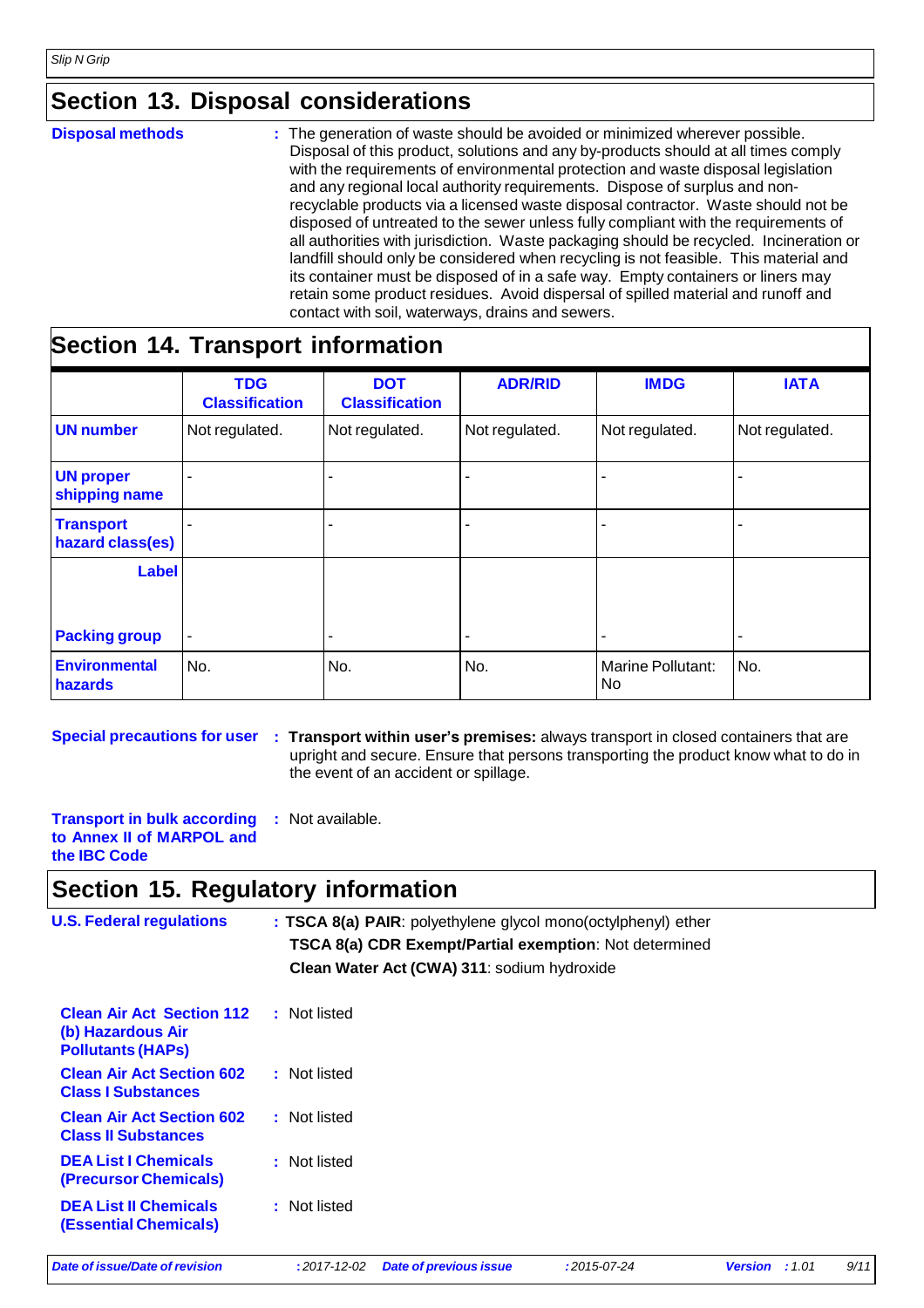## **Section 15. Regulatory information**

| <b>SARA 302/304</b>                                                        |                                                              |  |  |  |
|----------------------------------------------------------------------------|--------------------------------------------------------------|--|--|--|
| <b>Composition/information on ingredients</b>                              |                                                              |  |  |  |
| No products were found.                                                    |                                                              |  |  |  |
| <b>SARA 304 RQ</b>                                                         | : Not applicable.                                            |  |  |  |
| <b>SARA 311/312</b>                                                        |                                                              |  |  |  |
| <b>Classification</b>                                                      | : Not applicable.                                            |  |  |  |
|                                                                            | <b>Composition/information on ingredients</b>                |  |  |  |
| No products were found.                                                    |                                                              |  |  |  |
| <u>Canadian lists</u>                                                      |                                                              |  |  |  |
| <b>Canadian NPRI</b>                                                       | : None of the components are listed.                         |  |  |  |
| <b>CEPA Toxic substances</b>                                               | : None of the components are listed.                         |  |  |  |
| <b>International requiations</b>                                           |                                                              |  |  |  |
| <b>Chemical Weapon Convention List Schedules I. II &amp; III Chemicals</b> |                                                              |  |  |  |
| Not listed.                                                                |                                                              |  |  |  |
| <b>Montreal Protocol (Annexes A. B. C. E)</b>                              |                                                              |  |  |  |
| Not listed.                                                                |                                                              |  |  |  |
|                                                                            | <b>Stockholm Convention on Persistent Organic Pollutants</b> |  |  |  |
| Not listed.                                                                |                                                              |  |  |  |
| <b>Rotterdam Convention on Prior Informed Consent (PIC)</b>                |                                                              |  |  |  |
| Not listed.                                                                |                                                              |  |  |  |
| <b>UNECE Aarhus Protocol on POPs and Heavy Metals</b>                      |                                                              |  |  |  |
| Not listed.                                                                |                                                              |  |  |  |
| <b>Inventory list</b>                                                      |                                                              |  |  |  |

**Canada :** Not determined.

#### **Section 16. Other information**

| <b>History</b>                                     |                                                                                                                                                                                                                                                                                                                                                                                                                                                                                                                                                                                                                                                                                                                                                                                                                                                                                           |
|----------------------------------------------------|-------------------------------------------------------------------------------------------------------------------------------------------------------------------------------------------------------------------------------------------------------------------------------------------------------------------------------------------------------------------------------------------------------------------------------------------------------------------------------------------------------------------------------------------------------------------------------------------------------------------------------------------------------------------------------------------------------------------------------------------------------------------------------------------------------------------------------------------------------------------------------------------|
| <b>Date of printing</b>                            | $: 2017 - 12 - 02$                                                                                                                                                                                                                                                                                                                                                                                                                                                                                                                                                                                                                                                                                                                                                                                                                                                                        |
| Date of issue/Date of<br>revision                  | $: 2017 - 12 - 02$                                                                                                                                                                                                                                                                                                                                                                                                                                                                                                                                                                                                                                                                                                                                                                                                                                                                        |
| Date of previous issue                             | $: 2015 - 07 - 24$                                                                                                                                                                                                                                                                                                                                                                                                                                                                                                                                                                                                                                                                                                                                                                                                                                                                        |
| <b>Version</b>                                     | : 1.01                                                                                                                                                                                                                                                                                                                                                                                                                                                                                                                                                                                                                                                                                                                                                                                                                                                                                    |
| <b>Key to abbreviations</b>                        | $:$ ADR = The European Agreement concerning the International Carriage of<br>Dangerous Goods by Road<br>ATE = Acute Toxicity Estimate<br><b>BCF</b> = Bioconcentration Factor<br>DOT = Department of Transportation<br>GHS = Globally Harmonized System of Classification and Labelling of Chemicals<br>HPR = Hazardous Products Regulations<br>IATA = International Air Transport Association<br>IBC = Intermediate Bulk Container<br><b>IMDG</b> = International Maritime Dangerous Goods<br>LogPow = logarithm of the octanol/water partition coefficient<br>MARPOL = International Convention for the Prevention of Pollution From Ships,<br>1973 as modified by the Protocol of 1978. ("Marpol" = marine pollution)<br>RID = The Regulations concerning the International Carriage of Dangerous Goods<br>by Rail<br>TDG = Transportation of Dangerous Goods<br>$UN = United Nations$ |
| <b>Procedure used to derive the classification</b> |                                                                                                                                                                                                                                                                                                                                                                                                                                                                                                                                                                                                                                                                                                                                                                                                                                                                                           |

| Date of issue/Date of revision | : 2017-12-02 Date of previous issue | :2015-07-24 | <b>Version</b> : 1.01 | 10/11 |
|--------------------------------|-------------------------------------|-------------|-----------------------|-------|
|                                |                                     |             |                       |       |